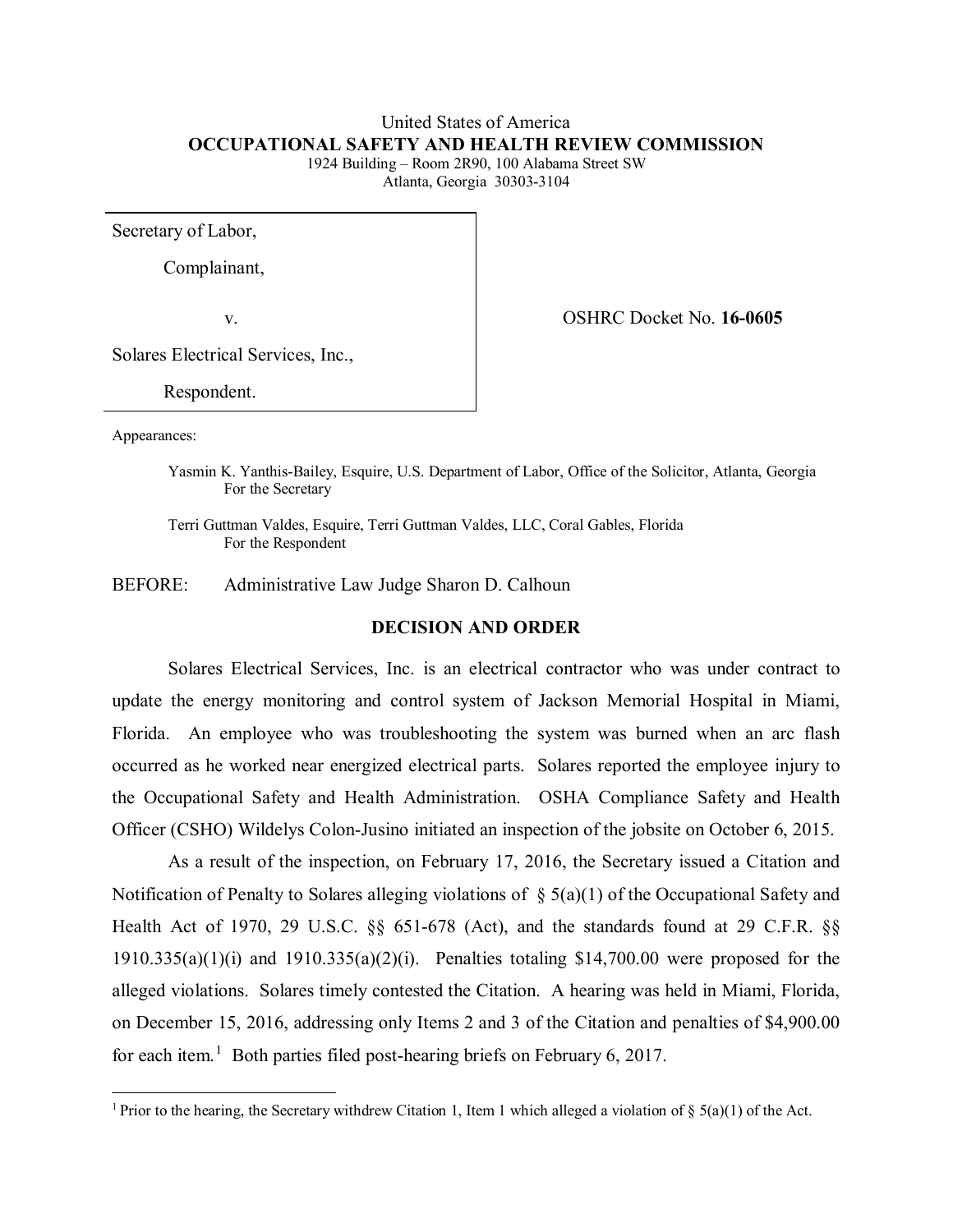For the reasons that follow, the Court vacates Items 2 and 3 of the Citation. No penalty is assessed.

#### **Jurisdiction**

The parties stipulated jurisdiction of this action is conferred upon the Commission pursuant to  $\S$  10(c) of the Act (Tr. 11). Solares also admits that at all times relevant to this action, it was an employer engaged in a business affecting interstate commerce within the meaning of § 3(5) of the Act (Tr. 11). Based upon the parties' stipulations and the record, the Court finds Solares is a covered employer and the Commission has jurisdiction under the Act.

#### **Background**

Solares was hired to install a monitoring system that would determine whether sufficient energy was being produced to sustain energy needs for the new wing being built for Jackson Memorial Hospital (Tr. 23). The contract for the installation was to be completed in approximately one year (Tr. 14). Solares had been working on the project for approximately one year and four or five months at the time of the accident (Tr. 103). A crew of three employees, including supervisor/foreman Daniel Moriyon,<sup>[2](#page-1-0)</sup> was working at the jobsite on October 2, 2015. One of the tasks they were to perform that day was to troubleshoot the system to address a negative reading on the transfer switch, $3$  which meant the polarity on the wiring in the system was inverted (Tr. 14, 76-77). A Solares engineer (not a part of the three person crew) also was onsite that day (Tr. 103).

The crew began work between 6:45 a.m. and 7:00 a.m. on October 2, 2015 (Tr. 105; Exh. P-4). They were scheduled to work a full 8-hour day (Tr. 105). In addition to reversing the polarity on the shorting block, the work that day was to include cleaning and conducting a walkthrough of ten or eleven rooms to determine whether any walls needed patching (Tr. 105-106, 110). When the crew arrived at the work area, they unloaded wires in preparation for the work to be done the next day, a Saturday (Tr. 104). Moriyon testified he "mentioned to the crew that eventually, during the day, we need to reverse the polarity of the, of that gear." (Tr. 104) According to Moriyon, reversing the polarity on the shorting block would take approximately 5

 $\overline{a}$ 

This withdrawal was announced formally at the hearing on December 15, 2016. As a result, Item 1 is not at issue in this proceeding.

<span id="page-1-0"></span><sup>&</sup>lt;sup>2</sup> At the time of the hearing, Moriyon had been employed by Solares for approximately 8 years (Tr. 102).

<span id="page-1-1"></span><sup>&</sup>lt;sup>3</sup> Also identified as a "shorting block" and "gear."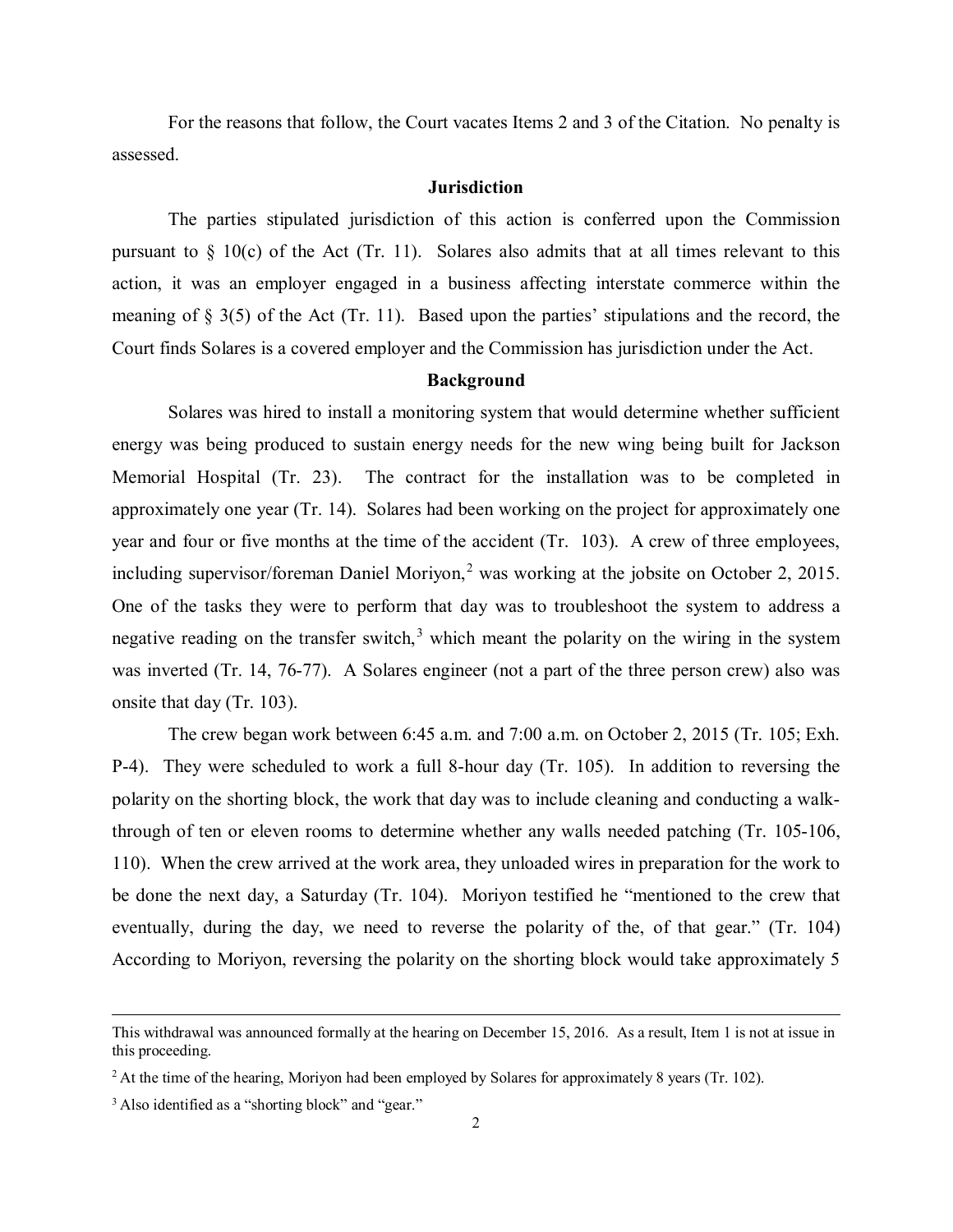minutes to complete (Tr. 106).

The shorting block was located inside of ATS-C9<sup>[4](#page-2-0)</sup> (an ASCO Power Technologies 7000 Series automatic open transition transfer switch). The ATS-C9 was approximately 8 feet high and 4 feet wide<sup>[5](#page-2-1)</sup> (Tr. 106; Exhs. P-6, R-4, p.2). A label on the front of it provides:

Arc flash warning. Wear appropriate PPE [personal protective equipment]. Follow all safety procedures and wear proper PPE in accordance to NFPA 70E. Failure to comply can result in serious injury or death.

(Tr. 32-33; Exh. P-9). ATS-C9 contained energized parts and had to be opened in order to work on the shorting block (Tr. 43). The voltage in ATS-C9 was 208 V, 800 Amps (Exhs. P-2, P-3, R-4). The hospital required that electricity be maintained for machinery. Advance notice was required to de-energize equipment. Therefore, Solares worked on live parts (Tr. 29, Exh. R-4). Triggers for the fire alarm system were located directly above ATS-C9 (Tr. 32; Exh. P-8).

While Moriyon and Employee  $#1<sup>6</sup>$  $#1<sup>6</sup>$  $#1<sup>6</sup>$  worked in the electrical/mechanical room where ATS-C9 was located, the other crew member worked in another room doing the final walk-through on some of the rooms (Tr. 109). Moriyon and Employee #1 had been working in the mechanical/electrical room approximately 3 hours when Moriyon stepped away to make a telephone call, leaving Employee #1 alone (Tr. 86; Exhs. P-4, R-4, p. 2). When questioned on direct examination about what directions he gave to Employee #1 before leaving the room, Moriyon testified "We was unrolling wires to do the work that we have to do on Monday. That was just unrolling wires and we were sitting the wire on the floor to take measurements of the wire." (Tr. 108)

A spark occurred after Moriyon left Employee #1 alone in the work area (Tr. 62). This spark triggered the fire alarm (Tr. 79; Exh. R-3). Employee #1 exited the work area in response to the fire alarm. Once he exited, the door to the work area closed and locked. Once outside of the work area, Employee #1 called Moriyon and told him the fire alarm had sounded. Moriyon testified Employee #1 told him "I was working on the transfer switch and I see the smoke coming out of the transfer switch and the alarm triggered, so I left the room and I'm outside the

 $\overline{a}$ 

<span id="page-2-0"></span><sup>4</sup> Also referred to as Cabinet C9 and "gear".

<span id="page-2-1"></span><sup>5</sup> The CSHO estimated the dimensions were 3 feet wide and 3 to 4 feet long (Tr. 30).

<span id="page-2-2"></span> $6$  The injured employee will be referred to as "Employee # 1 or "injured employee." Employee #1 did not testify at the hearing. He had been employed with Solares for approximately 10 or 11 years as an electrician (Tr. 114; Exh. R-4).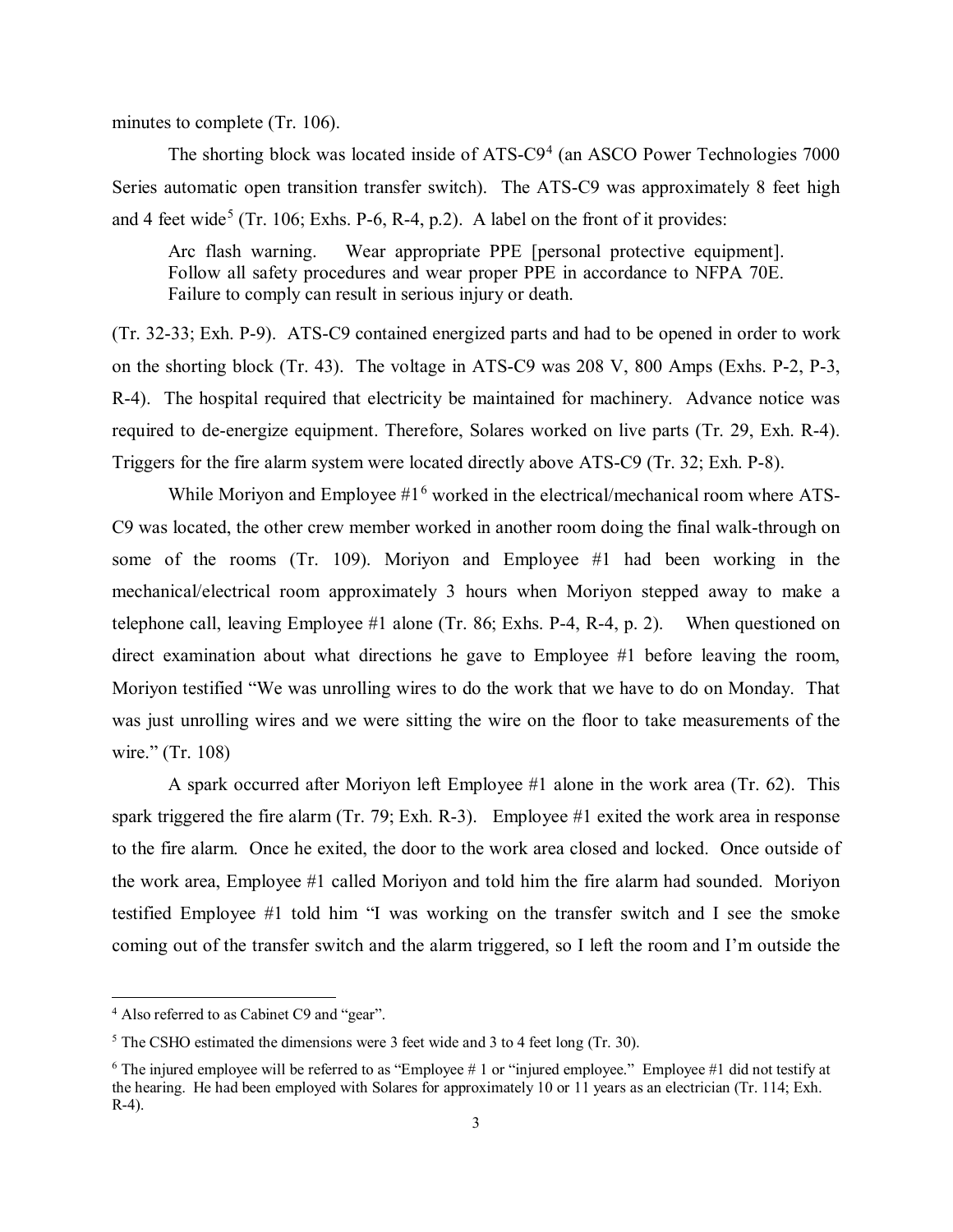room." (Tr. 111) Moriyon testified he told Employee #1 "[D]on't do anything, wait for me, I'm on my way. I'm going to call the hospital so they can trick [sic] the alarm." (Tr. 111)

Instead of waiting for Moriyon to return, Employee #1 asked hospital personnel for entry into the electrical/mechanical room, telling them he could fix the fire alarm issue. Hospital personnel allowed him access to the electrical/mechanical room. Employee #1, again alone in the work area, opened the door to access the shorting block equipment located inside of ATS-C9. An arc flash occurred, burning him on his face and ears (Tr. 29, 30, 49, 62, 86-87, 89; Exhs. R-4, R-7, P-11). ATS-C9 was not de-energized prior to accessing the system. Employee #1 was hospitalized as a result of his injuries (Tr. 49). Project Manager Herminio Pulido prepared a Supervisor's Investigation report of the accident which provides:

[I]t appears that an energized power wired adjacent to the CT connection block came loose and in contact with grounded parts of the gear enclosure causing a first short circuit accompanied by smoke that triggered the FA System. . . The employee explained he was fixing some wiring and he would take care of it. He walked back in the room and while opening the Electrical Gear Door a second short circuit event happens generating an arc flash[.]

(Tr. 55; Exh. P-4)

 $\overline{a}$ 

CSHO Colon-Jusino<sup>[7](#page-3-0)</sup>initiated an inspection of the jobsite on October 6, 2015, several days after Solares reported the employee injury to OSHA (Tr. 20; Citation). She visited the jobsite three times during her inspection, on October 6 and 27, 2015, and December 15, 2015 (Tr. 21, 5[8](#page-3-1), 63). Initially, she met with Andres Solares,  $8$  owner of Solares, at the company headquarters. She then proceeded to the jobsite accompanied by Solares's jobsite supervisor/foreman Moriyon and OSHA Compliance Officer Luis San Miguel<sup>[9](#page-3-2)</sup> to observe and photograph the area where the accident occurred (Tr. 20-22).

Mr. Solares had informed CSHO Colon-Jusino PPE was available for employees although it was not used the day of the accident and that it was company policy to use PPE when

<span id="page-3-0"></span> $7$  At the time of the hearing, CSHO Colon-Jusino had been employed as a compliance officer with OSHA for three years (Tr. 18). She holds a bachelor's degree in chemistry with a minor in microbiology (Tr. 19). She received training from the OSHA Training Institute and has conducted 100 to 120 inspections during her employment with OSHA (Tr. 19).

<span id="page-3-1"></span><sup>&</sup>lt;sup>8</sup> For clarity, references to Andres Solares, company owner will be "Mr. Solares" or "Andres Solares". When referring to the company only "Solares" will be used. Mr. Solares has owned the company for approximately 19 years (Tr. 145).

<span id="page-3-2"></span><sup>&</sup>lt;sup>9</sup> Colon-Jusino asked Luis San Miguel to accompany her on the inspection because he has experience specifically with electrical work (Tr. 24).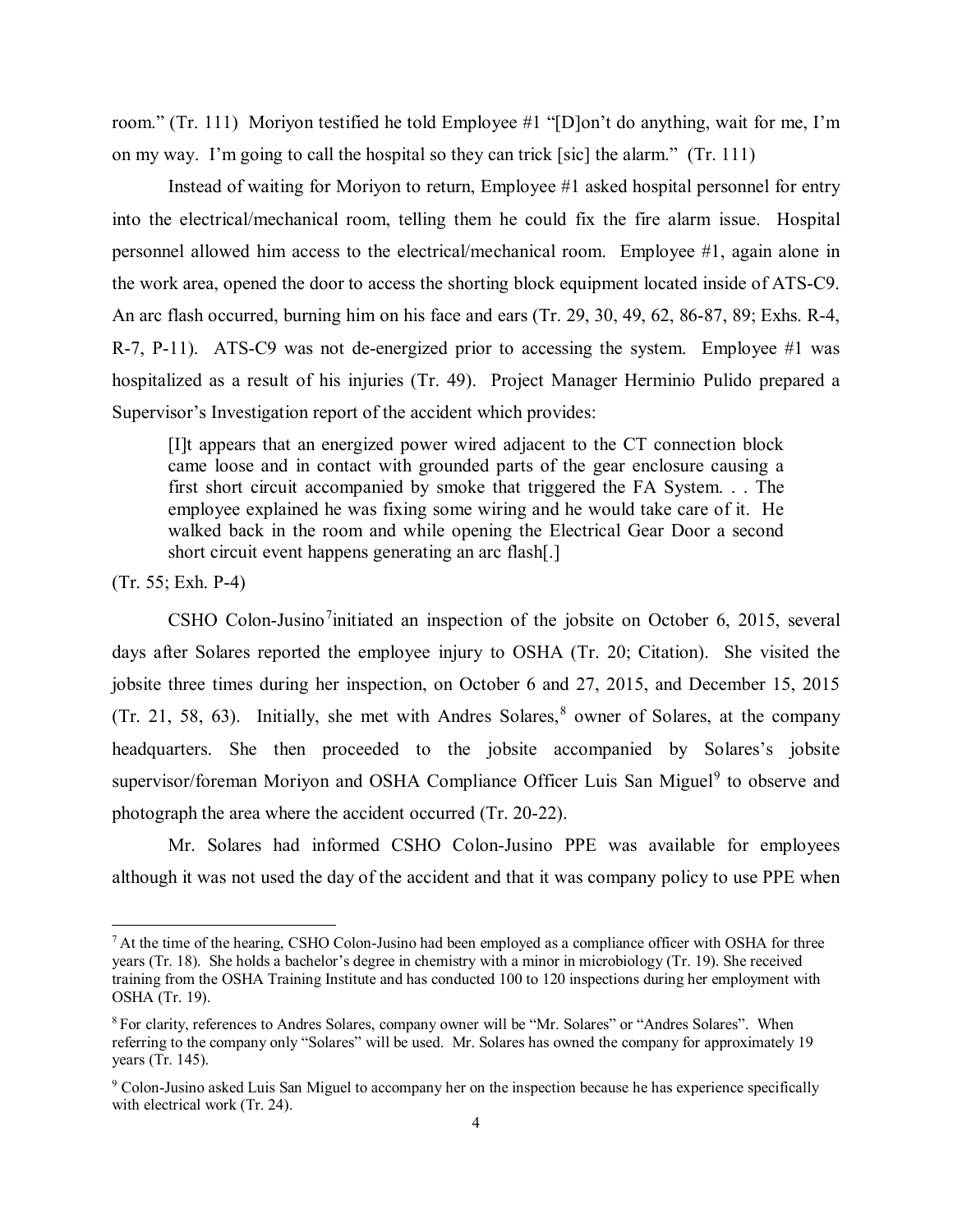doing the type of work being performed at the time of the accident (Tr. 23). During her walk around inspection of the jobsite, CSHO Colon-Jusino asked Moriyon if she could see the PPE. Moriyon took her to the job trailer approximately 100 feet away from the work area and retrieved the PPE, consisting of an arc flash protection hood and an arc flash protection suit, from the company van (Tr. 24, 36). Moriyon confirmed to the CSHO the PPE was not taken to the area where the employees were performing work activity on the day of the accident (Tr. 24).

CSHO Colon-Jusino continued her inspection a second day. At that time, Solares was performing demolition work at the hospital (Tr. 25, 59). CSHO Colon-Jusino observed and photographed the tools being used on that day and discovered Solares's employees bought their own tools (Tr. 25, 27, 28). CSHO Colon-Jusino testified she questioned Moriyon and Employee  $\#2,^{10}$  $\#2,^{10}$  $\#2,^{10}$  who was onsite on that day, about the tools. She stated she asked,

"[I]s this the same type of tool that is being used, or that is allowed to be used, with the incident with the shorting block?" That's how the question went, and he said, "Yes." Both of them said yes, that they can use this type of equipment[.]

(Tr. 25) On December 15, 2015, CSHO Colon-Jusino interviewed the injured employee after he had returned to work. At that time, she concluded the tools in his tool belt were not insulated (Tr. 39) She testified:

So I asked him, "Are those your tools?" He says, "Yes." Okay, so did you use those tools to work on the shorting block? And he said "Yes."

### (Tr. 28)

 $\overline{a}$ 

Did you use those tools on the day of the incident? "Yes"

(Tr. 39) CSHO Colon-Jusino did not ask Employee #1 to remove the tools from the tool belt so she could examine them (Tr. 71).

Based on her investigation findings, CSHO Colon-Jusino concluded Solares's employees had worked on energized equipment without insulated tools and without required PPE. She recommended the issuance of the Citation alleging violations of 29 C.F.R. §§ 1910.335(a)(1)(i) and  $1910.335(a)(2)(i)$ , as set forth in Items 2 and 3 of the Citation.

# **The Citation**

The Secretary issued a three-item Citation to Solares on February 17, 2016, alleging Solares violated OSHA's standards found in *Subpart S – Electrical*, which addresses electrical

<span id="page-4-0"></span> $10$  Employee #2 did not testify at the hearing.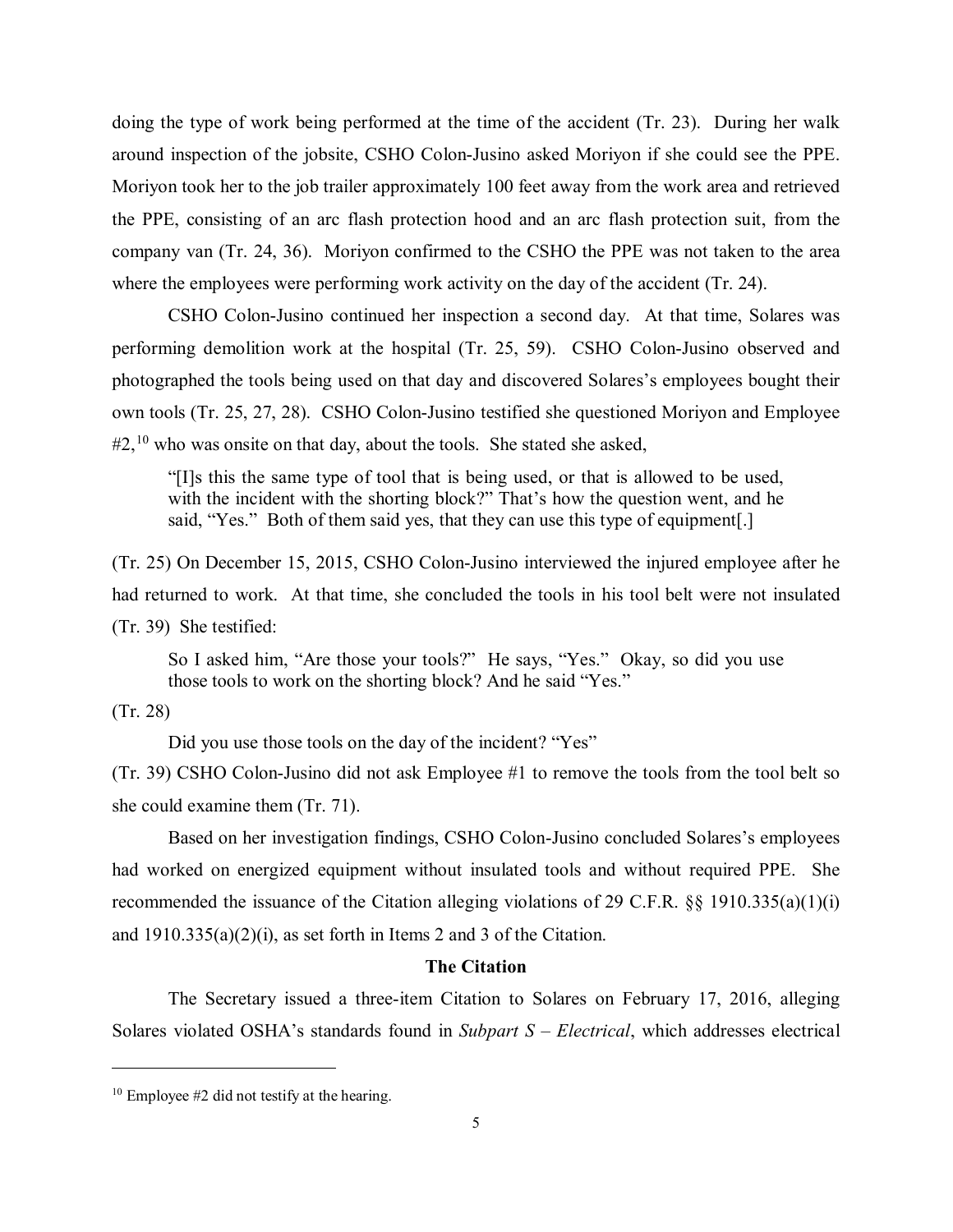safety requirements necessary for the practical safeguarding of employees in their workplaces. Only Items 2 and 3, alleging violations of  $\S$ § 1910.335(a)(1)(i) and 1910.335(a)(2)(i) are at issue in this proceeding. These standards are a part of the Safety-Related Work Practices of *Subpart S,* which provides in division (b), electrical safety-related work practices for both qualified and unqualified persons in avoiding the electrical hazards of working on or near exposed energized parts. 29 C.F.R. § 1910.331(a).

### *Burden of Proof*

To prove a violation of an OSHA standard, the Secretary must show by a preponderance of the evidence that (1) the cited standard applies; (2) there was noncompliance with its terms; (3) employees had access to the violative conditions; and (4) the cited employer had actual or constructive knowledge of those conditions. *Southwestern Bell Telephone Co.,* 19 BNA OSHC 1097, 1098 (No. 98-1748, 2000).

### **Item 2: Alleged Serious Violation of § 1910.335(a)(1)(i)**

In Item 2, the Secretary alleges "On or about October 2, 2015 at the above addressed job site, employer did not provide electrical protective equipment to employees who were performing troubleshooting in shorting block for an electrical monitoring system located in ATS-C9 in proximity of live electrical parts thereby, exposing employees to electrical hazards."

The cited standard,  $\S$  1910.335(a)(1)(i), provides:

Employees working in areas where there are potential electrical hazards shall be provided with, and shall use, electrical protective equipment that is appropriate for the specific parts of the body to be protected and for the work to be performed.

### *Applicability*

Solares does not dispute applicability of the cited standard (Solares's brief, p. 12). It was engaged in work activities at Jackson Memorial Hospital where its employees, while troubleshooting the newly installed monitoring system on October 2, 2015, worked in proximity to energized parts of the system. Solares was cited for a violation of a subsection of the standard found at 29 C.F.R. § 1910.335 which provides safeguards for personnel protection, requiring the use of PPE and insulated tools when working in proximity to energized parts. Section 1910.335 (a)(1)(i) specifically provides for the use of PPE where there are potential electrical hazards. The citation alleges Solares did not provide PPE for its employees working in proximity to energized parts. Applicability of the cited standard found at  $\S 1910.335(a)(1)(i)$  is established.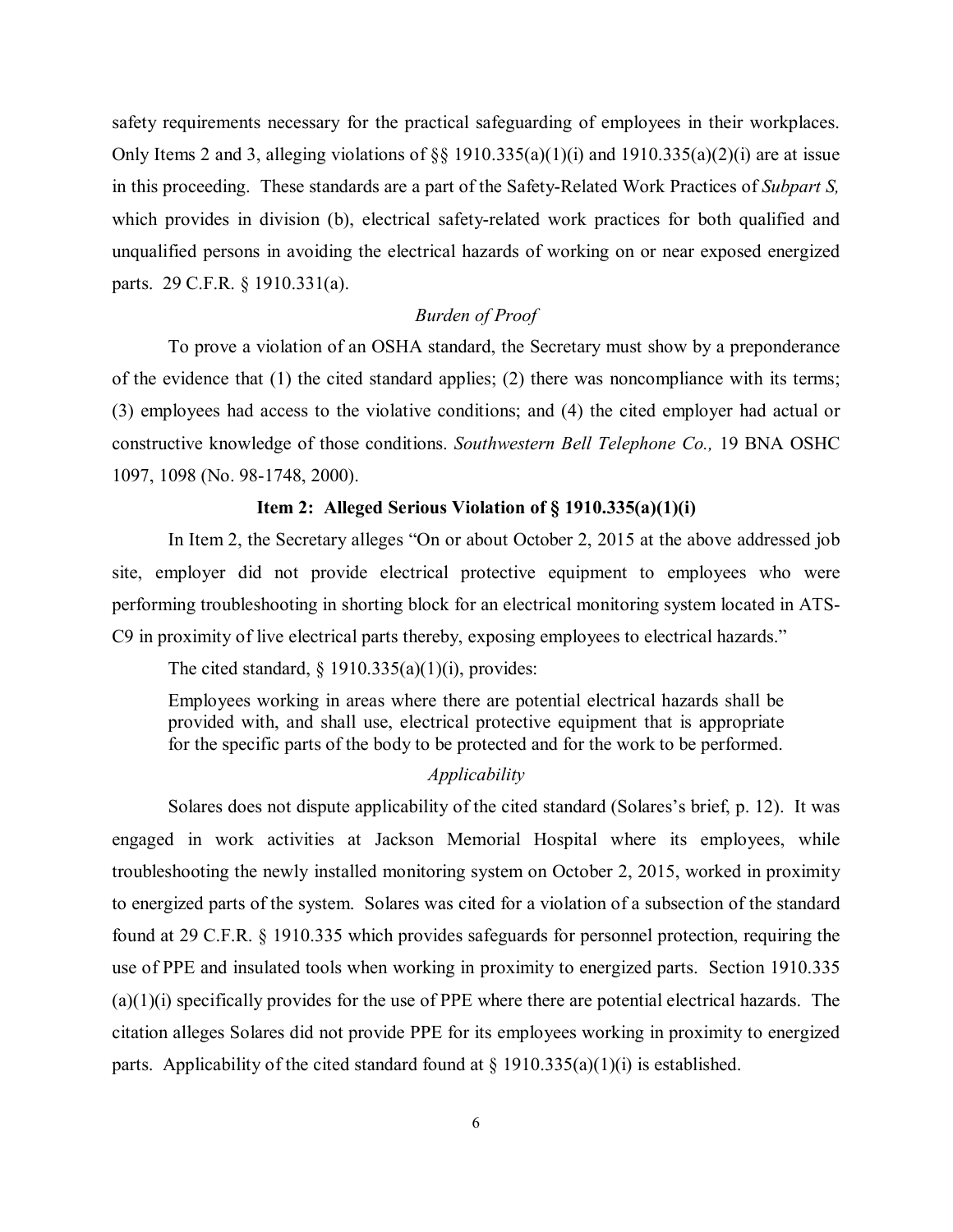### *Noncompliance with Standards*

Solares disputes the injured employee was not wearing appropriate PPE at the time of the accident, in violation of  $\S$  1910.335(a)(1)(i). However, it does not dispute that ATS-C9 was energized at the time the injured employee worked on the shorting block. Solares argues the work performed on October 2, 2015, required only level zero PPE (hard hat, safety glasses, long sleeve cotton shirt, long pants and boots), which its employees were wearing that day (Solares's brief, pp. 10-11; Tr. 16). Solares relies on Attachment "A" of the Arc Flash Analysis, which it contends provides for level zero PPE for ATS-C9 (Tr. 75; Exh. R-5).

Attachment "A" is a part of the Jackson Memorial Hospital Energy Monitoring and Control System project documentation. This documentation provides, "Attachment 'A' to the EMCS specification identifies the Personal Protective Equipment PPE classification at each ATS location under *Normal and Emergency Operation*" (Exh. R-5, pp. 4-5) (emphasis added). It does not, as Solares asserts, provide that level zero PPE is appropriate when performing work, maintenance or troubleshooting operations on the system, as was being done here. Attachment "A" is silent on the type of protection required when performing maintenance or troubleshooting work on the system. Solares's argument that level zero PPE was adequate is rejected.

The cited regulation requires an employer to assess the conditions to determine the appropriate level of PPE for employees to use. Moriyon testified that level 4 PPE is the highest level of protection. It is not disputed that Solares had level 4 PPE, consisting of an arc flash protection hood and an arc flash protection available at the jobsite (Tr. 35, 72, 113; Exhs. P-12, P-13). According to Moriyon, this PPE would protect the whole body (Tr. 113). He also testified it would be appropriate when working on the shorting block near energized parts (Tr. 125-128; Exh. P-2).

To protect employees working on the shorting block, Solores had to either de-energize ATS-C9 or require employees working in proximity to the energized parts to use appropriate PPE. § 1910.335(a)(1)(i). A preponderance of the evidence shows ATS-C9 was not deenergized and Employee #1 did not wear appropriate PPE when he worked in proximity to the energized parts of ATS-C9 on October 2, 2015. The Court finds the standard found at §1910.335(a)(1)(i) was violated.

7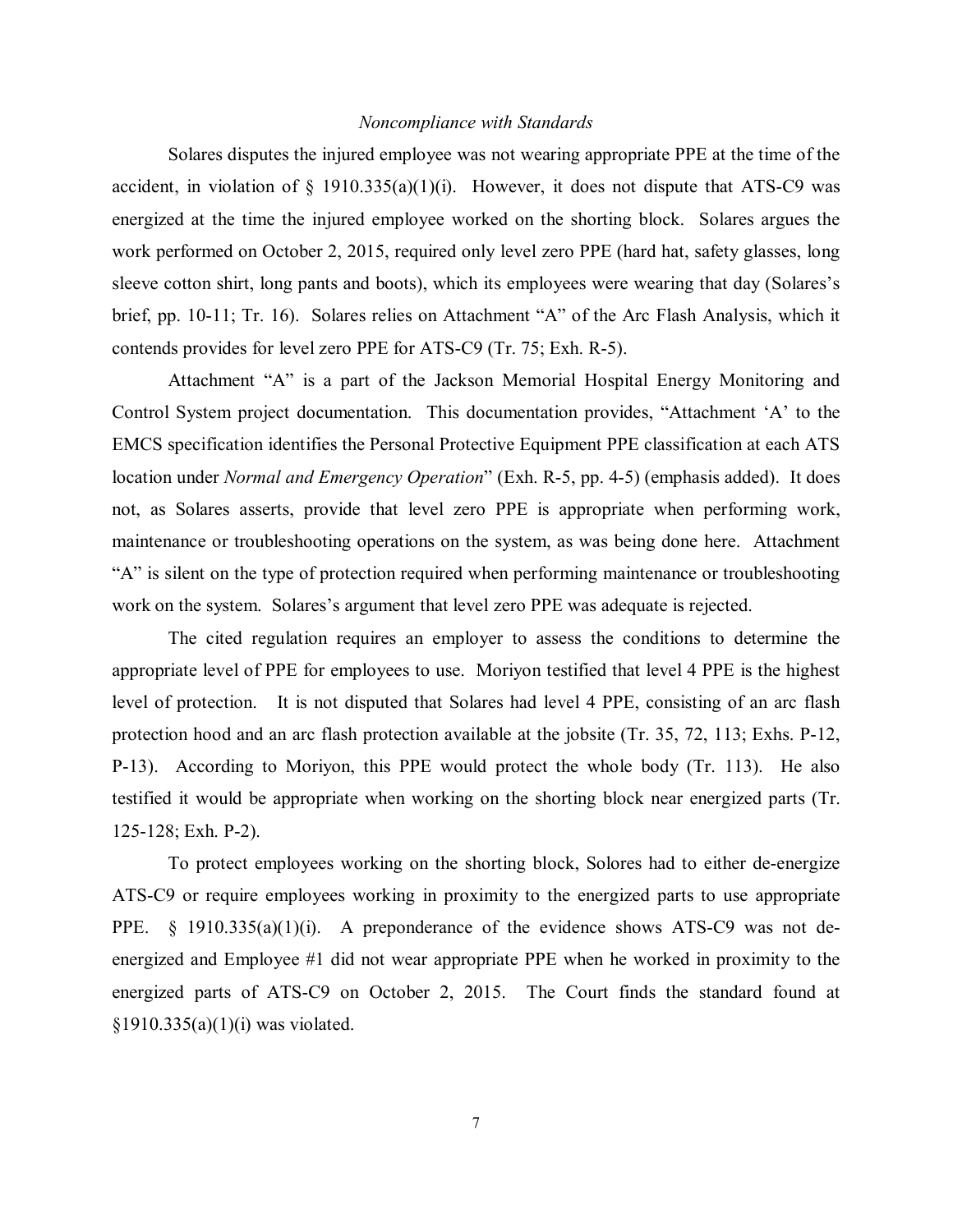### *Access to Violative Condition*

To establish access under Commission precedent, the Secretary must show either that Respondent's employees were actually exposed to the violative condition or that it is "reasonably predictable by operational necessity or otherwise (including inadvertence), that employees have been, are, or will be in the zone of danger." *Fabricated Metal Prods.*, 18 BNA OSHC 1072, 1074, 1998 CCH OSHD ¶ 31,463, pp. 44,506-07 (No. 93-1853, 1997) (citing *Gilles & Cotting, Inc.*, 3 BNA OSHC 2002, 2003, 1975-76 CCH OSHD ¶20,448, p, 24,425 (No. 504, 1976)).

*S & G Packaging Co., LLC,* 19 BNA OSHC 1503, 1506 (No. 98-1107, 2001).

When working on the shorting block inside of ATS-C9, Employee #1 was 18 inches from the energized parts of the system. As a result of his proximity to the energized parts while performing work activity, a spark was generated and later an arc flash occurred, which caused burns to Employee #1's face and ears. Employee access to the violative condition is established.

#### *Knowledge*

[T]he Secretary can prove employer knowledge of the violation in one of two ways. First, where the Secretary shows that a supervisor had either actual or constructive knowledge of the violation, such knowledge is generally imputed to the employer. *See Georgia Elec. Co. v. Marshall,* 595 F.2d 309, 321 (5th Cir.1979); *New York State Elec. & Gas Corp.,* 88 F.3d at 105; *see also Secretary of Labor v. Access Equip. Sys., Inc.,* 18 O.S.H. Cas. (BNA) 1718, at (1999). An example of actual knowledge is where a supervisor directly sees a subordinate's misconduct. *See, e.g., Secretary of Labor v. Kansas Power & Light Co.,* 5 O.S.H. Cas. (BNA) 1202, at (1977) (holding that because the supervisor directly saw the violative conduct without stating any objection, "his knowledge and approval of the work methods employed will be imputed to respondent").

*ComTran Grp., Inc. v. U.S. Dep't of Labor*, 722 F.3d 1304, 1307–08 (11th Cir. 2013). It is the Secretary's burden to adduce sufficient evidence to establish the knowledge element of his case.

Here, the Secretary contends Solares had actual knowledge of the cited violative conditions through its supervisor/foreman (Secretary's brief, p. 6). Solares asserts it could not have foreseen the violative conditions (Solares's brief, p.12).

With regard to the Secretary's assertion that Moriyon had actual knowledge of the violative condition, the evidence shows he made the assignment for the work on October 2, 2015. He testified he told the employees that at some point during the day they would reverse the polarity of the shorting block (Tr. 104). In order to do the work on the shorting block they were required to open ATS-C9, which contained energized parts. Moriyon told the CSHO the employees wore no PPE and had not worn the arc flash protective suit at any moment on that day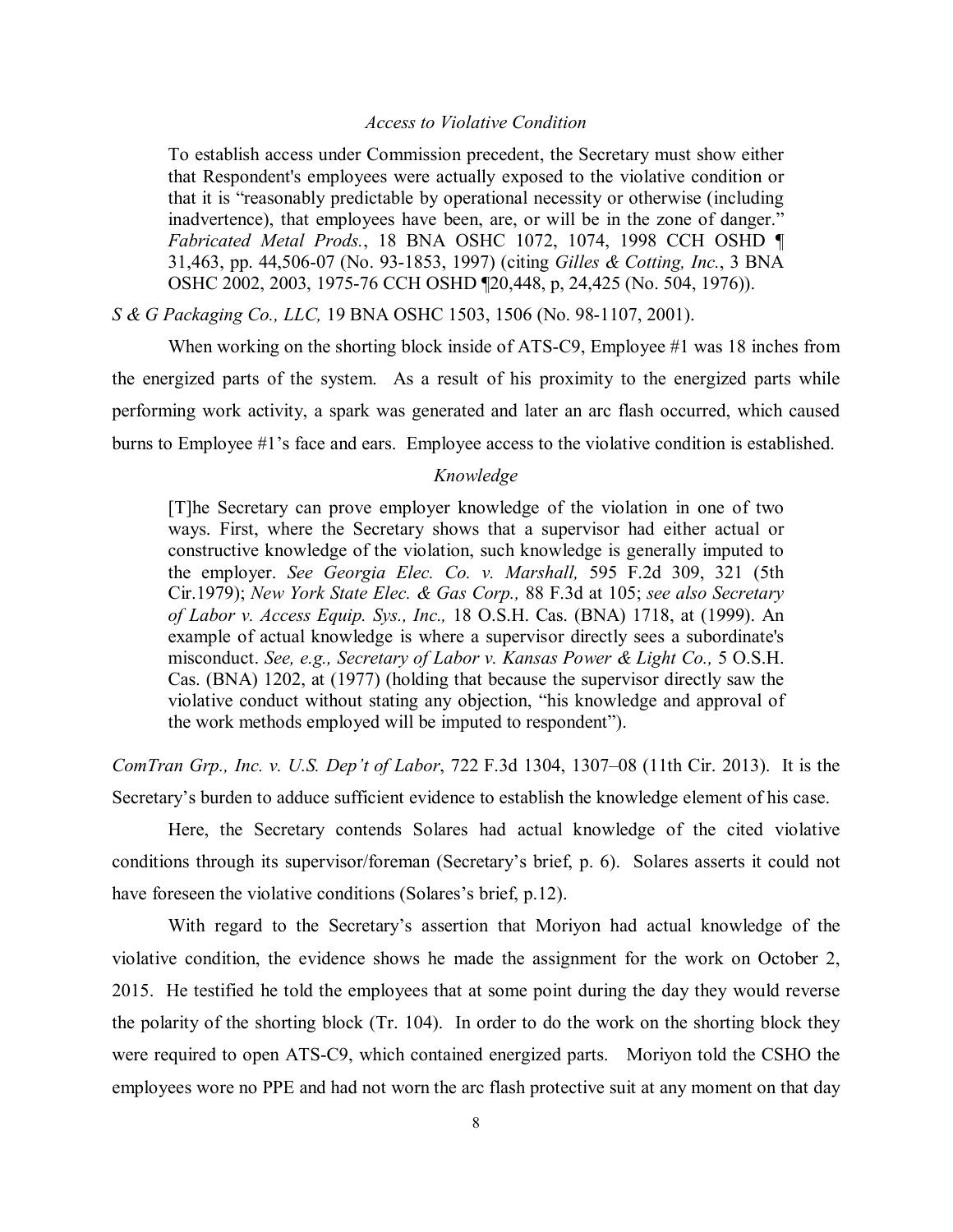(Tr. 44, 45). He also told the CSHO the employee should have worn the PPE for opening the transfer switch (Exh. P-2).

Although Moriyon knew employees were to work on energized equipment and knew there was no PPE available in the immediate work area prior to the accident on October 2, 2015, the record does not show he had actual knowledge Employee #1 had begun work on the system without appropriate PPE. Moriyon had left the work area to make a telephone call and was in another location away from the electrical/mechanical room when Employee #1 worked on the system without appropriate PPE. He did not see this violative conduct. He had not instructed Employee #1 to work on the shorting block in his absence. Actual knowledge is not established.

Neither did Moriyon have constructive knowledge of the violative condition.<sup>[11](#page-8-0)</sup> The Secretary did not establish he should have known Employee #1 would work on the system without appropriate PPE.

An example of constructive knowledge is where the supervisor may not have directly seen the subordinate's misconduct, but he was in close enough proximity that he should have. *See, e.g., Secretary of Labor v. Hamilton Fixture,* 16 O.S.H. Cas. (BNA) 1073, at \*17–19 (1993) (holding that constructive knowledge was shown where the supervisor, who had just walked into the work area, was 10 feet away from the violative conduct). In the alternative, the Secretary can show knowledge based upon the employer's failure to implement an adequate safety program, *see New York State Elec. & Gas Corp.,* 88 F.3d at 105–06 (citations omitted), with the rationale being that—in the absence of such a program—the misconduct was reasonably foreseeable.

*ComTran*, 722 F.3d at 1308.

 $\overline{a}$ 

There is insufficient evidence in the record to find Moriyon should have known Employee #1 would work on the shorting block without appropriate PPE. He was not in the electrical/mechanical room and therefore was not close enough to see what was occurring. Furthermore, there is no evidence Moriyon expected Employee #1 to work on the shorting block in his absence, or that he told the employee to work on the shorting block while he was away making a telephone call. Rather, Moriyon told Employee #1 to wait for him and to not do anything after the fire alarm (Tr. 92, 111). Moriyon testified he planned to seal the room, have the power turned off, and wear appropriate PPE before entering the room to investigate after the alarm (Tr. 128). Employee #1 refused to tell the CSHO why he defied Moriyon's order to stop work and wait for him (Tr. 39, 63-64, 69-70).

<span id="page-8-0"></span><sup>&</sup>lt;sup>11</sup> The Secretary does not argue Solares had constructive knowledge of the violative conduct.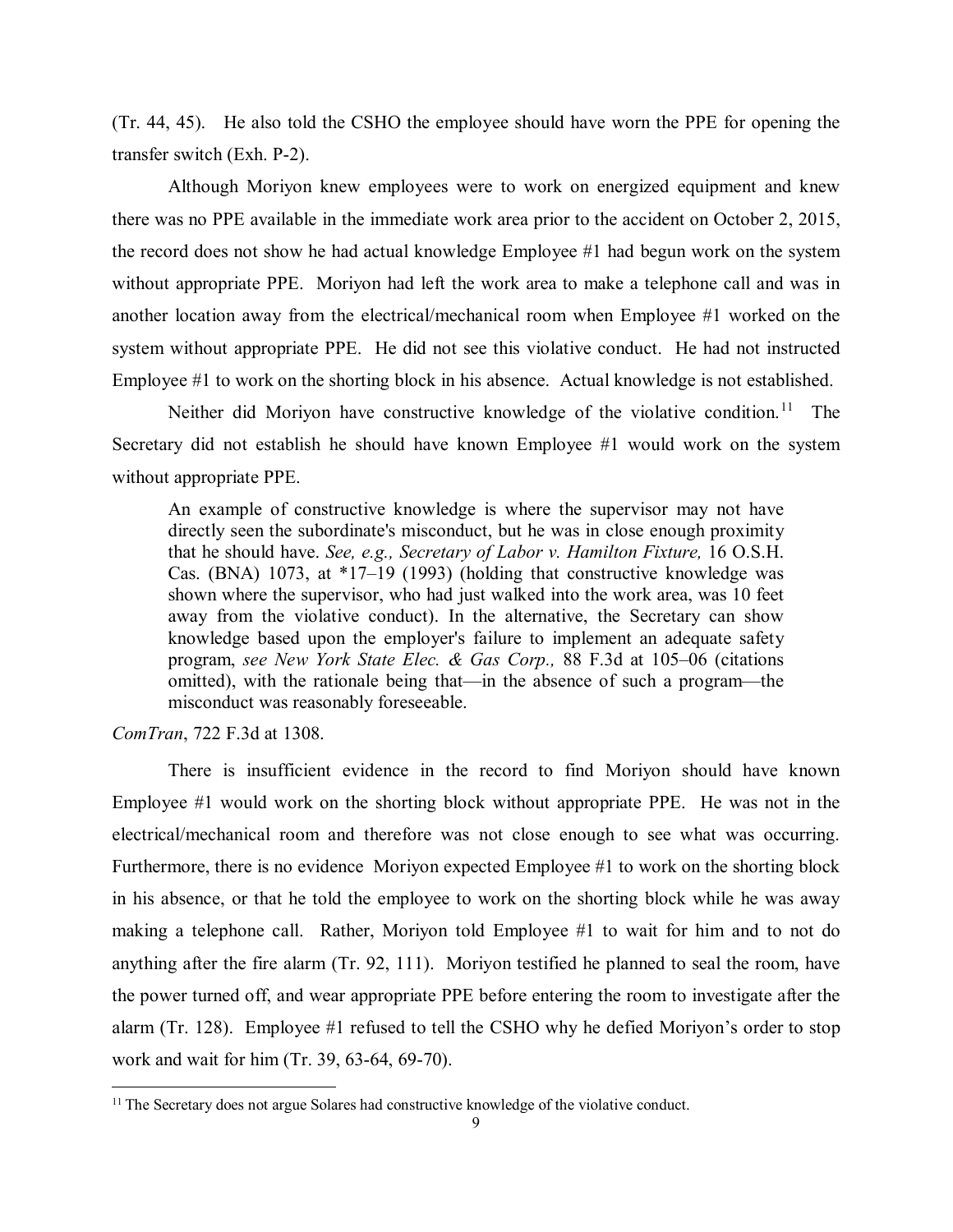The only instruction given regarding work to be performed on the shorting block was that, at some point during the day, the crew would reverse the polarity on the shorting block. When Moriyon left to make a telephone call, the only direction he gave to Employee #1 was regarding unrolling and measuring the wire for the next day (Tr. 108). Employee #1 was not cooperative during OSHA's investigation. CSHO Colon-Jusino testified he did not want to talk about the incident, he did not want her to take notes of her interview with him, he refused to provide a written statement, and he would not allow her to photograph his tools or tell her what tools he used. The record does not support a finding that Moriyon reasonably could have expected Employee #1 to work on the shorting block (Tr. 39, 63-64, 69-70).

In addition, although there was no PPE in the work area, it was located in the van only 100 feet from where the employees were working in the electrical/mechanical room (Tr. 24; Exhs. P-2, P-3, P-5, R-4). The record does not establish the PPE was unavailable to the employees to use when work on the shorting block was to begin. The company policy was to use PPE when performing the work scheduled for that day on the shorting block. There is no evidence that Moriyon expected Employee #1 to work without appropriate PPE.

The Secretary also has not established Solares failed to implement an adequate safety program. Solares had a policy requiring employees to use PPE. The CSHO notes in her Inspection Narrative that the employees are trained in hazards relating to electrical work and notes only that its safety manual was lacking specifics regarding what PPE is required for each job task (Exh. R-4). The Court finds this insufficient to show Solares's safety program was inadequate. Constructive knowledge is not established.

 The Secretary has not established knowledge of the violative condition cited in Item 2 and therefore has failed to prove a prima facie case. Item 2 is vacated.

## **Item 3: Alleged Serious Violation of § 1910.335(a)(2)(i)**

The Secretary alleges in Item 3, "On or about October 2, 2015, at the above addressed job site, employer did not provide insulated tools or handling equipment to employees who were performing troubleshooting in shorting block for an electrical monitoring system located in ATS-C9 in proximity of live electrical parts thereby, exposing employees to electrical hazards."

The cited standard,  $\S$  1910.335 (a)(2)(i), provides:

When working near exposed energized conductors or circuit parts, each employee shall use insulated tools or handling equipment if the tools or handling equipment might make contact with such conductors or parts. If the insulating capability of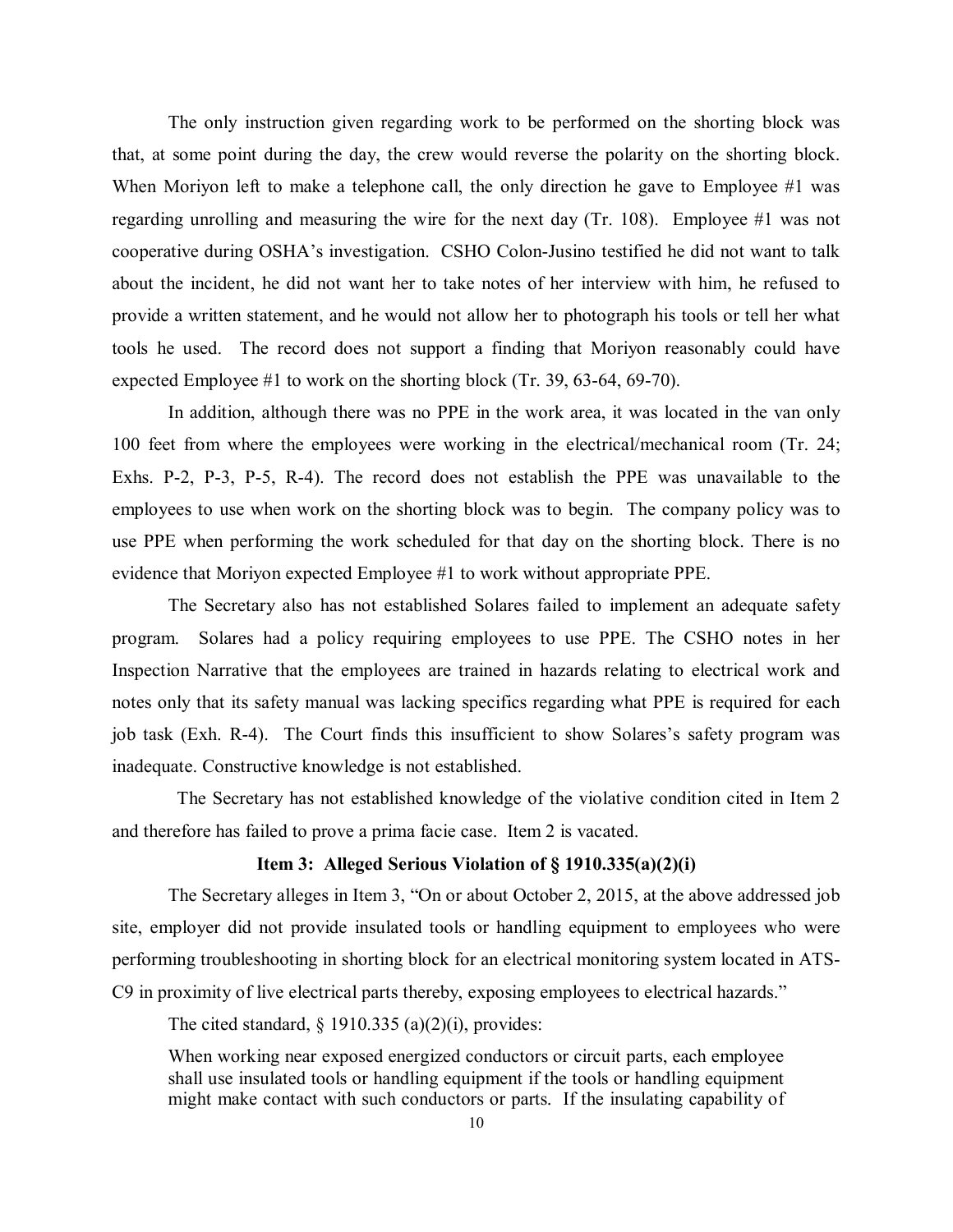insulated tools or handling equipment is subject to damage, the insulating material shall be protected.

# *Applicability*

Solares does not dispute applicability of the cited standard (Solares's brief, p. 12). Its employees, while troubleshooting the newly installed monitoring system at Jackson Memorial Hospital, worked in proximity to energized parts of the system. The standard found at 29 C.F.R. § 1910.335 provides safeguards for personnel protection, requiring the use of PPE and insulated tools when working in proximity to energized parts. Solares was cited for violating § 1910.335 (a)(2)(i), alleging Solares did not provide insulated tools or handling equipment for its employees working in proximity to energized parts. Applicability of  $\S$  1910.335(a)(2)(i) is established.

### *Noncompliance with Standards*

Solares contends it used insulated tools on the day of the accident and that the Secretary cannot establish insulated tools were not used when its employees worked on the shorting block (Solares's brief, p.11; Exhs. P-15 and P-16).

On October 2, 2015, only Moriyon and Employee #1 worked in the area where ATS-C9 was located. Although Moriyon testified he worked on the gear, no details were elicited regarding the nature of the work he performed or any tools he used on the gear.<sup>[12](#page-10-0)</sup> Only the work done by Employee #1 and the tools he used are described briefly in the record.

The evidence shows Employee #1 was working on the shorting block when smoke from the ATS-C9 set off the fire alarm. It also shows he accessed the system a second time when he received burns from an arc while attempting to remedy the problem which triggered the alarm. Employee #1 used his own tools the day of the accident. The evidence shows he used a screw driver and pliers (Exh. P-2). The CSHO observed Employee #1's tool belt the third day of her inspection, but did not take photographs of his tools (Tr. 63-64, 68, 69). Nor did she have him remove his tools from his tool belt so she could examine them (Tr. 71). Instead, she observed Employee #1's tools while they were in the tool belt and, based on this observation, determined none of them was insulated (Tr. 94, 98-99). According to Moriyon, tools are placed in a tool belt handles up (Tr. 138-139). The CSHO asked Employee #1 if the tools in his tool belt were used to work on the shorting block and he said yes (Tr. 28).

In an effort to prove Employee #1's tools were not insulated on October 2, 2017, the

 $\overline{a}$ 

<span id="page-10-0"></span> $12$  The record does not reflect Moriyon engaged in any violative conduct on October 2, 2015, relating to the citations issued to Solares.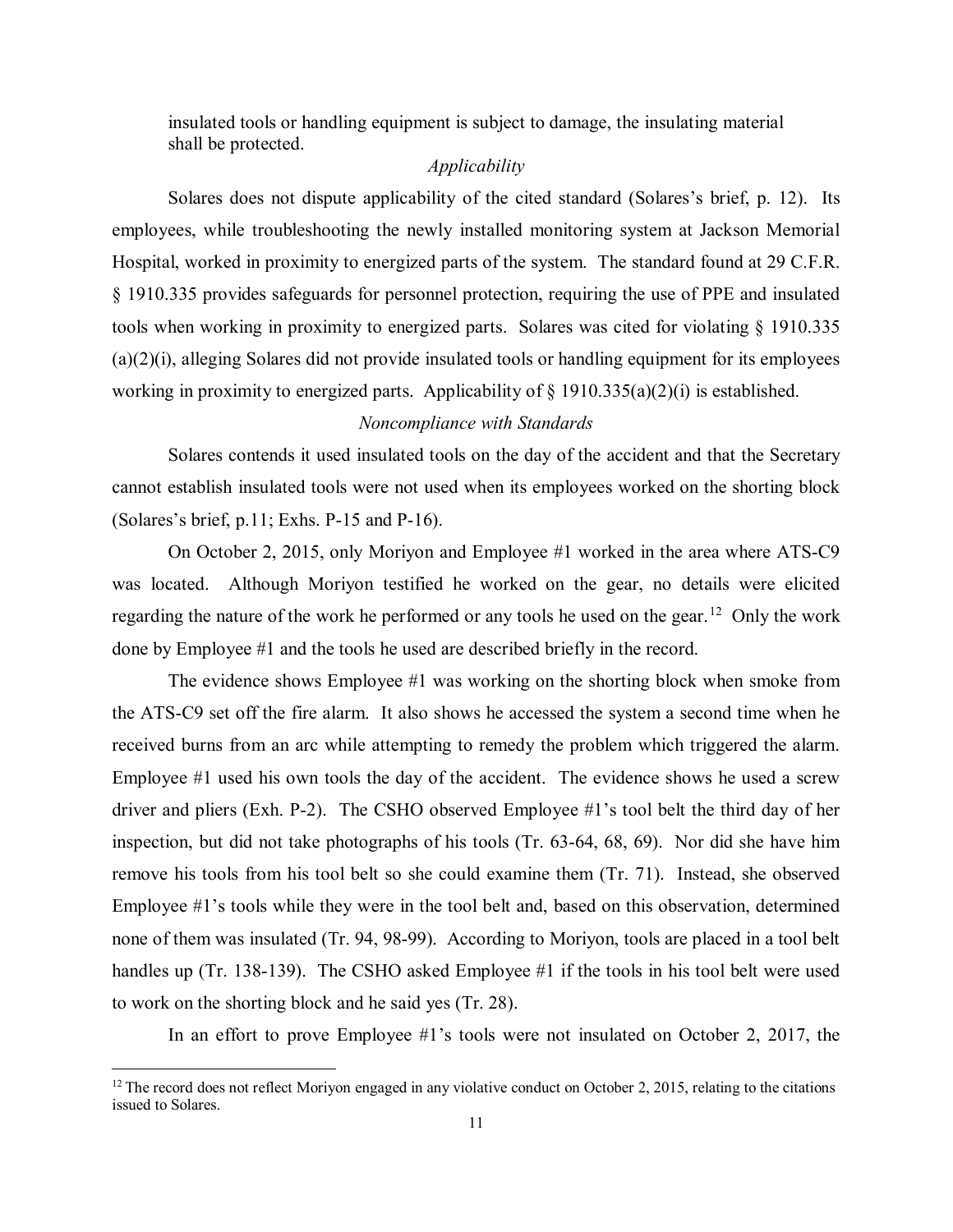Secretary relies on evidence regarding the tools examined by the CSHO when Solares was engaged in demolition work. The testimony about these tools was confusing. CSHO Colon-Jusino testified she observed and photographed the tools of Employee #2 the day Solores was engaged in demolition work and she stated she asked Moriyon and Employee #2:

"[I]s this the same type of tool that is being used, or that is allowed to be used, with the incident with the shorting block?" That's how the question went, and he said, "Yes." Both of them said yes, that they can use this type of equipment –

(Tr. 25)

Q. And what did [Moriyon] tell you with regard to the tools?

A. So, I asked him about, if he has a supervisor to inspect the tools. Apparently, he told me through the injury that, yes, that he verifies that that's the correct tool that was used for the job. We had the tools, like I was saying, spread out in the floor. And I asked him, these tools, are these the same type of tools that are used to work on the shorting block? And he said, "Yes." All of the tools that were on the floor were not insulated. These tools are, also, bought by the employees, they're not provided by the employer. All of these tools, they provide themselves. Same thing happened when I spoke to the injured employee - -

Q. Okay. If I could just ask you –

A. Sure.

Q - - one follow-up question. You said that Mr. Moriyon said those were the correct tools for the job. The correct tools, were those the uninsulated tools?

A. Correct, the tools that I had spread on the floor, were all not insulated.

(Tr. 27)

Q. And just for clarification, to be precise, when you talked with Moriyon about the tools that the employees were using working at the Cabinet C9, did he confirm that employees were using uninsulated tools?

A. The question went along the lines, okay, so, I asked him, "so, these tools, are they -- are they the correct tools to work on, on the shorting block?" And he said, "Yes." So, from that, we went to, "do you inspect the tools before they work?" So, yes. So, in my mind, after I heard that, well, okay, they're using these uninsulated tools to work on a shorting block in proximity of live parts.

(Tr. 28) At most, this testimony shows the tools observed at that time were the type that *could be* used on the shorting block (Tr. 25, 27, 28; Exhs. P-15, P-16). It does not show they were used by Employee #1 when he worked on the shorting block in proximity to energized parts on the